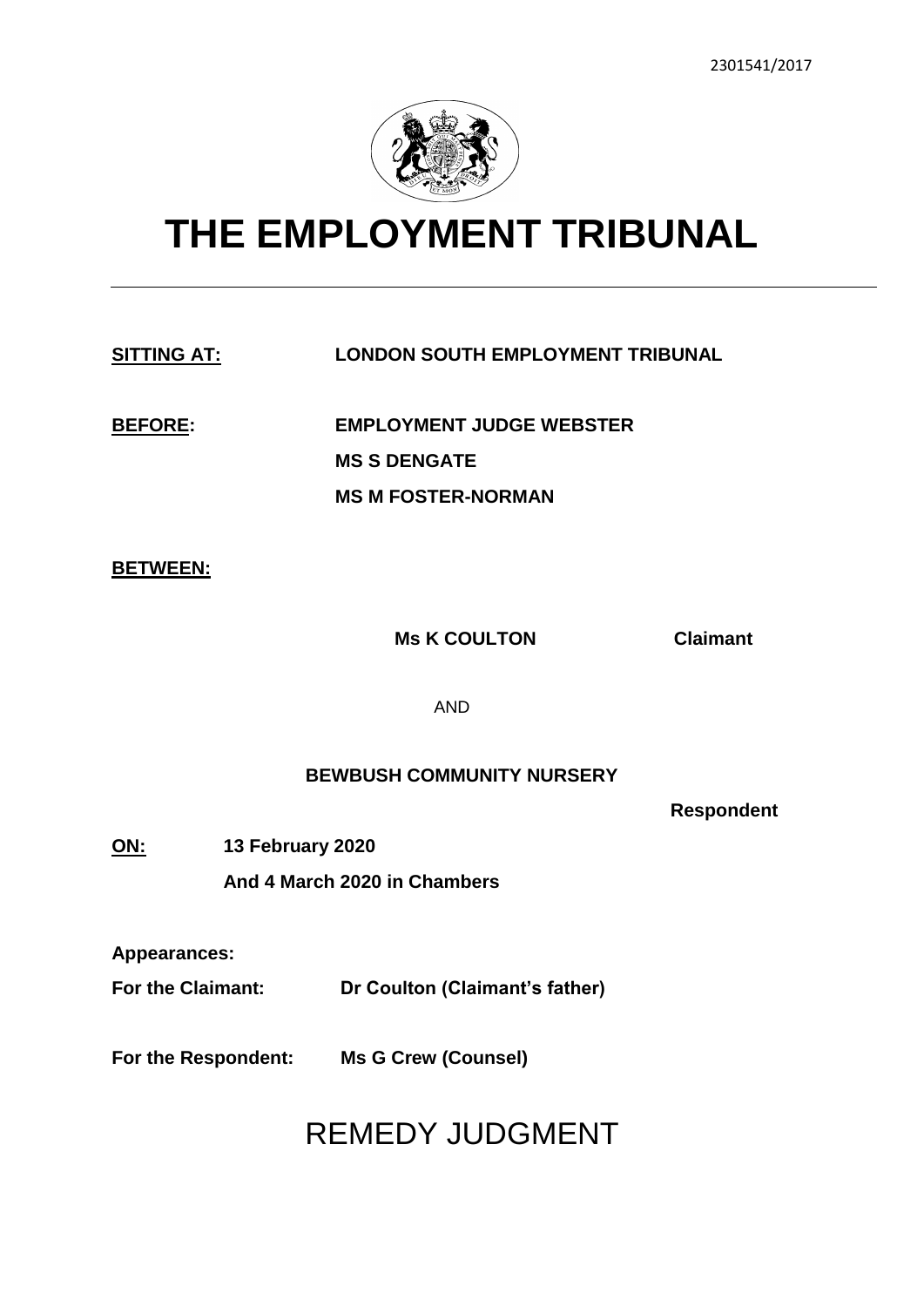1. Following the Judgment dated 11 July 2018 the claimant is awarded total damages of £39,906.28 under the following heads of damage/adjustments.

| <b>Total</b>                                 | £39,906.78           |
|----------------------------------------------|----------------------|
| (including 25% ACAS uplift)<br>Interest      | £22,500<br>£6,630.53 |
| Injury to Feelings and Aggravated Damages    |                      |
| Loss of Earnings (including 25% ACAS uplift) | £10,776.25           |

2. The Claimant's claim for personal injury is not upheld.

## REASONS

#### The Hearing

- 3. At the hearing on 13 February we were provided with an additional bundle of documents and two witness statements; one for the claimant and one for her mother. Both were present and gave evidence though the Mrs Coulton's evidence was not challenged by the respondent.
- 4. The respondent witnesses were in attendance but did not give evidence and it was agreed that they would remain in the respondent's waiting room due to the anxiety their presence caused the claimant.
- 5. As the parties did not finish their submissions until after 4pm on 13 February, the tribunal reconvened in chambers to make its decision.

#### Background and additional factual findings

- 6. In our Judgment dated 11 July 2018 we upheld the majority of the claimant's claims and found that the claimant had been subjected to disability related harassment and a failure to make reasonable adjustments.
- 7. We found that as a result of one of the failures to make reasonable adjustments the claimant received a written warning on her record and resigned as a response to that. Subsequently a role that the claimant had thought she had secured was withdrawn because the written warning was referred to in the reference provided to the future employer.
- 8. We find that this situation caused the claimant significant loss of earnings. Had that reference been 'clean' and the claimant been allowed to simply move on, we believe it is unlikely that this claim would have been brought at all or that the claimant would have suffered any loss.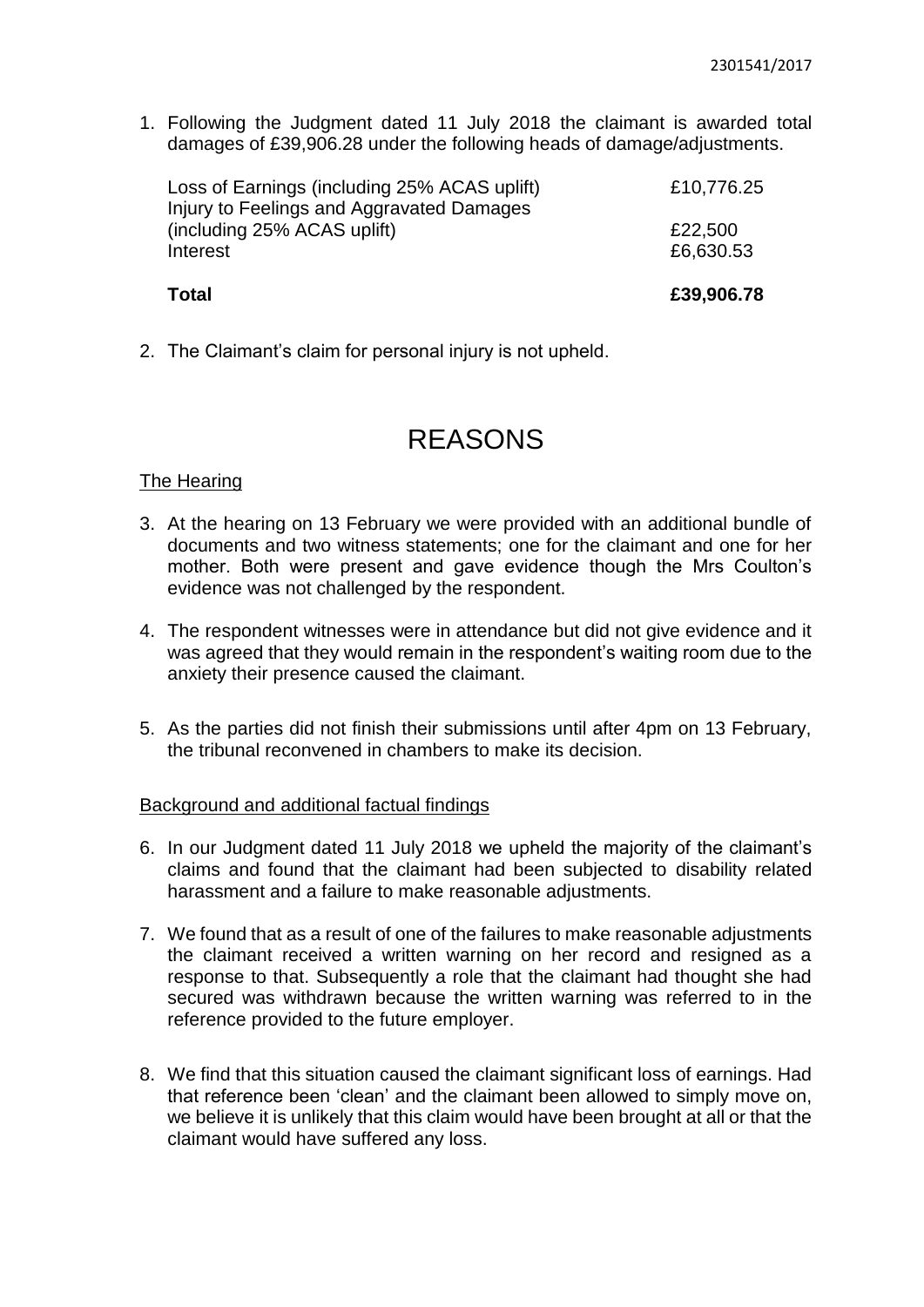- 9. It was not shown at the original hearing nor as part of the remedy hearing that the respondent could have dismissed the claimant fairly for gross misconduct. Whilst we accept that we found that the investigation was reasonable, it does not necessarily follow that a dismissal would have followed and/or that any such dismissal would have been fair or non-discriminatory. No process had been commenced at the date of termination and the claimant has not been given an opportunity to defend herself against any allegations. We therefore cannot extrapolate from an investigation that dismissal would necessarily have followed nor that the dismissal would have been fair. We conclude that the respondent has not shown that they were more likely than not to have fairly dismissed the claimant after running a fair disciplinary process.
- 10.Turning to the claimant's attempts to mitigate her losses. It is clear that the claimant did try to mitigate her losses. This occurred in two phases.
- 11.The first period was immediately after her employment was terminated (March - June 2017). The claimant applied to be on the books for two agencies and separately applied directly for 3 jobs.
- 12.The first two have been dealt with in our original judgment but for completeness we set out our findings in relation to them here. The first, to Banana Moon would have been successful were it not for the respondent's discrimination which led to the claimant having a written warning on her record about her absence levels. The respondent has said that since giving this reference they have removed the written warning from her record and therefore her references.
- 13.The second application was made to Daisy Chain. The job offer from them was withdrawn because of the factual only reference provided by the respondent. They provided a factual only reference at the time because they had referred the claimant to the DBS following the escape of a child. We found that the decision to provide this factual only reference was not an act of victimisation as it was caused by the DBS referral as opposed to the claimant's assertion that she might proceed to a tribunal hearing. We therefore do not award any losses that occurred as a result of this because we have not upheld the claimant's claim in this regard.
- 14.The third direct application was to Rabbit Patch where the claimant was interviewed twice but failed to secure an appointment. No explanation was provided for this but the claimant asserts that the respondent must have given her some form of negative reference.
- 15.The two agencies whose books she tried to get onto either refused to continue trying to place her because of the references (Tinies) or said that they could not place her. Again, the claimant believes this is because word must have got round about her reference and leaving the respondent. She believes that the respondent is responsible for the situation and will have given oral references about her.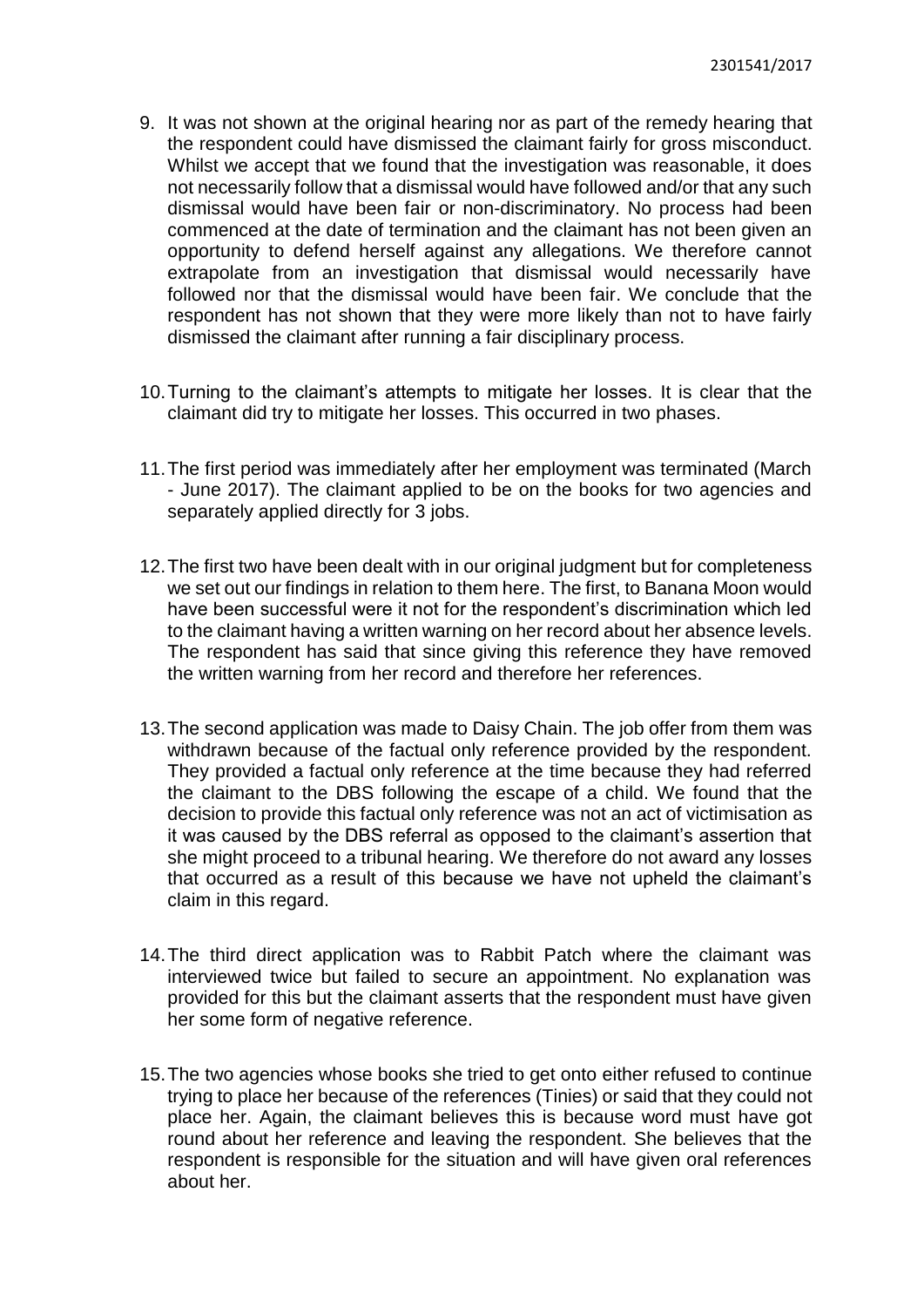- 16.We conclude that the claimant did make several attempts to apply for both nurseries and nursery agencies immediately after leaving the respondent. We appreciate that it is for the claimant to prove her losses and her attempts at mitigation. Whilst this may not have been a large number of applications we accept the claimant's evidence that there are only 2 childcare agencies in her immediate vicinity and that she applied for both with no subsequent success at obtaining employment.
- 17.We also accept the claimant's evidence that it was a relatively small community and that once she had applied to these nurseries and agencies, the number of people she could apply to diminished significantly.
- 18.Further we do not accept the respondent's submissions that she would definitely have had a clean reference once the DBS had lifted all concerns. There was evidence at p474 of the original bundle that they were still referring to the claimant as having a written warning on her record. Whilst this mention of her written warning was on the DBS referral itself, we think it is more likely than not that this warning was referred to in any written or oral references provided about the claimant at that time. The mention is under a box asking about whether there have been any previous disciplinary or other issues warranting disciplinary action. Had the respondent indeed removed the written warning from the claimant's file or record as they said to the claimant after her resignation, we do not believe that it would have been referred to in the DBS referral were that the case.
- 19.Respondent's counsel said that she had been instructed that they have received no reference requests for the claimant since the Daisy Chain reference. We find that hard to believe on the basis that we accept the claimant's submissions that it is more likely than not that, at the very least, telephone references have been sought because the respondent was put as the claimant's last employer. Given that the claimant was trying to work in childcare where the safeguarding and industry norms require the last employer to provide a reference it is very likely that references would have been sought about the claimant particularly where she has been interviewed.
- 20.As a whole, this situation therefore then gave rise to the claimant concluding that there was little point in continuing to try to find work in childcare in that area as she was very unlikely to find work. We find that this was a legitimate conclusion to reach. This was further reinforced by the claimant's lack of confidence caused by the discrimination she had suffered. The claimant is an individual with learning difficulties and diagnosed with anxiety and OCD. She was in a position where she felt she had to resign from her role with the respondent because of discriminatory treatment around her sickness absence process and was distressed about this. It is therefore reasonable that her confidence was severely knocked firstly by the discrimination and subsequently by the failure to obtain work in her chosen field of work after 5 attempts. We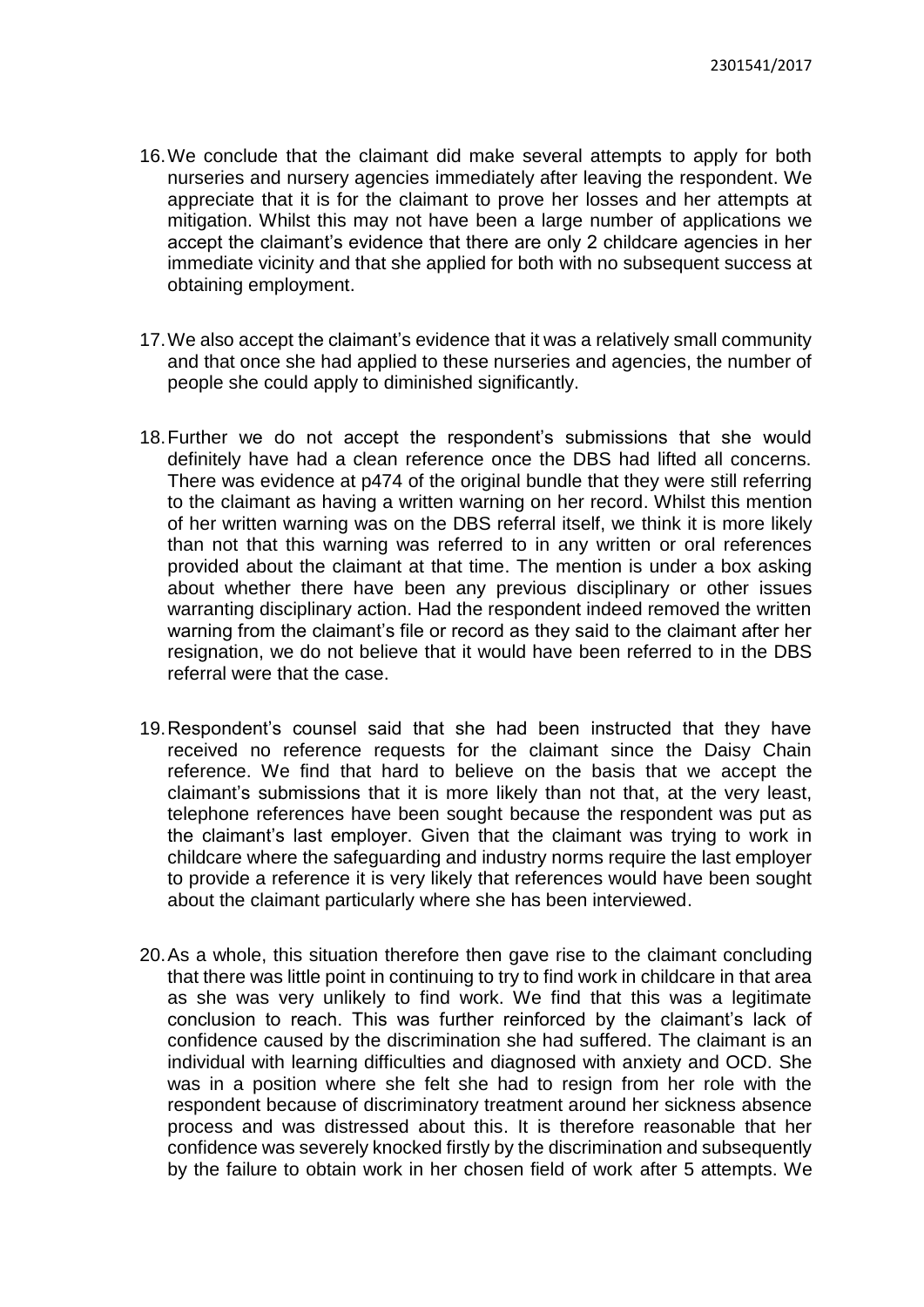also find that it was reasonable for her not to look too much further afield because of her various medical diagnoses.

- 21.We also find that it is more likely than not that the respondent was being negative about her in oral references subsequent to the dismissal thus contributing to her inability to find work.
- 22.The second period of time during which the claimant has suffered losses was from June 2017 until June 2018. For that period of time the claimant found casual work in restaurants and pubs on zero hour contracts. We find that the employment she did secure was reasonable for her to accept given her skills and health. We therefore find that is reasonable that the respondent is responsible for her losses until June 2018. She was mitigating her losses to a large extent.
- 23.During this period she also attempted to retrain so that she could find more stable employment which shows further determination to mitigate her losses. She undertook a dog grooming course which we find, in all the circumstances was a reasonable step to take given her previously unsuccessful attempts to find work in childcare.
- 24.On concluding that course she decided that she would still prefer to work with children despite her dog grooming qualification. She then attempted to apply for several other childcare jobs in June 2018. None of the applications were successful despite 2 going to interview. As stated above it is not clear what references have been provided by the respondent. However, the fact that in June 2017 the respondent, despite very clear evidence from its witnesses that they had removed it from her record, does refer to the written warning around her sickness absence, we find it likely that any references, whether orally or in writing, from the respondent to date have been in some way negative about the claimant.
- 25.At around the same time the claimant did however secure the role that she is in now. This is a role as a playworker in a wraparound childcare school club. We find that it was reasonable for her to accept this job even though it is paid less than her salary was with the respondent. The role involves working with children again, it suits her skills and qualifications and, although it is only part time, it is a way for her to get back into working in the industry she has trained for.
- 26.It is also clear from her evidence to us that it is her choice to remain working for this employer because she feels appreciated and respected and supported. We are pleased that is the case. We find however that it is her choice not to move on and find a more lucrative position and therefore it should not be for the respondent to compensate her on an ongoing basis.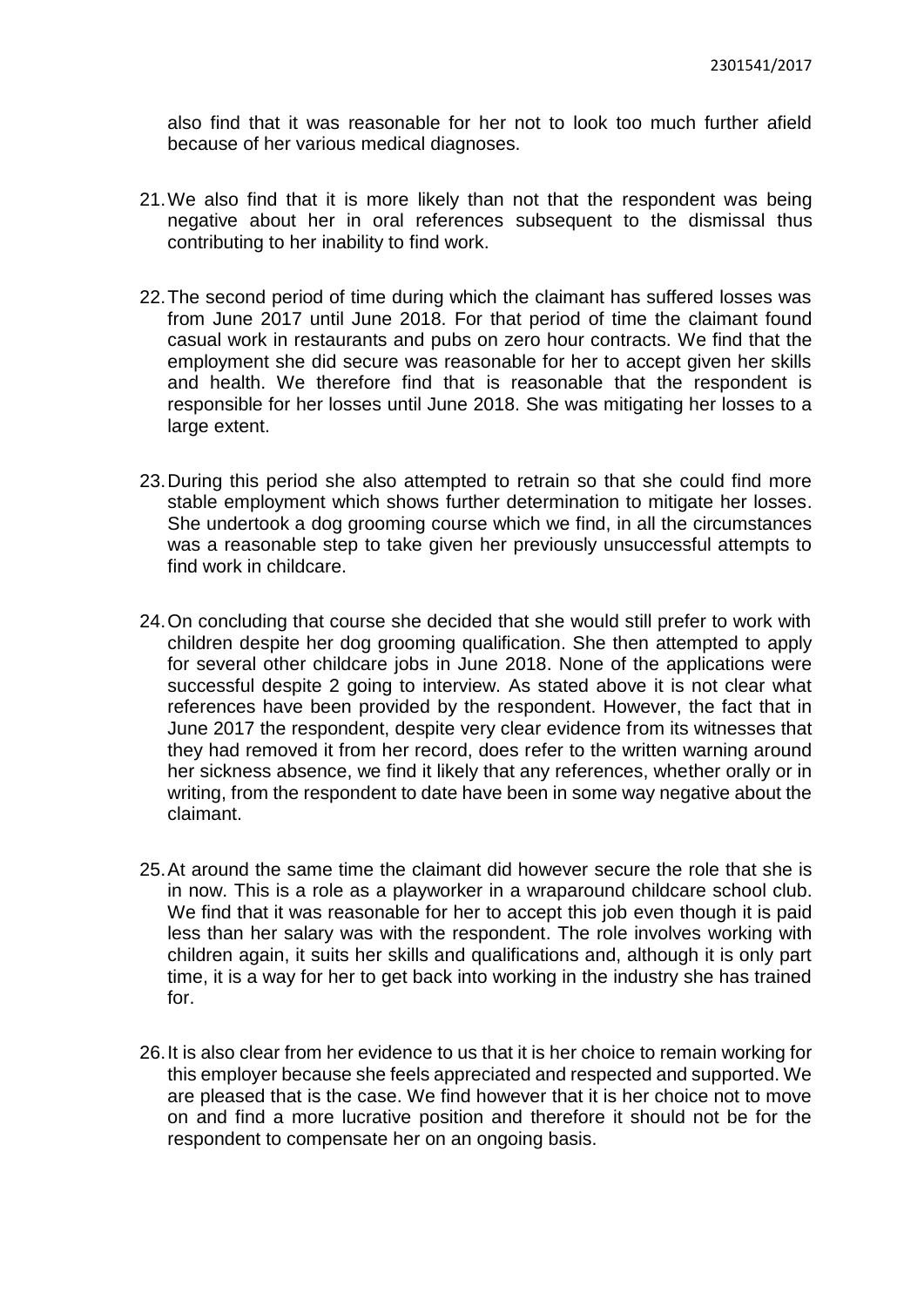- 27.We find it reasonable that she would remain in such a role for a short period within her chosen industry to restore her confidence and enable her to be sure that she has a reliable referee before moving on. We therefore consider that it is reasonable to compensate her for the difference between her current earnings and what she would have earned for the respondent for a further period of 6 months, up to the end of 2018.
- 28.We find that the respondent's behaviour did have an impact on the claimant's health and wellbeing. We have carefully considered the evidence provided by the claimant and her mother as to the impact of the respondent's discriminatory behaviour. Unfortunately, much of their evidence focuses on the impact of the investigation into the child running away and the subsequent referral to DBS – none of which we found to be discriminatory and therefore cannot factor into our decisions about what award should be made to the claimant.
- 29.However we are satisfied that the decision not to allow her to be accompanied at the disciplinary meeting and then the subsequent decision to provide her with a bad reference which resulted in her job offer being withdrawn did have a significant impact on her health as did the disability-related harassment that we found in our original judgment.
- 30.We found that although her medication was not increased by the GP, she was referred for counselling. We also considered the aspects that were not challenged by the respondent in her mother's witness statement including that the claimant lost a lot of weight at this time, her eating disorder returned, her confidence was reduced and she asks questions repeatedly and often struggles to sleep well at night with her mother having to sleep with her for reassurance and comfort. Combined these issues amount to a significant impact on her health and well being.

#### The law

- 31.S124 Equality Act 2010 states that the claimant is entitled to an award of compensation. The claimant should be put, so far as is reasonable in the position as of the discrimination had not occurred rather than simply what is just and equitable.
- 32.S119(4) Equality Act 2010 states that the tribunal may include compensation for injured feelings whether or not it includes compensation on any other basis.
- 33.The case of [Vento v Chief Constable of West Yorkshire Police \(No 2\) \[2003\]](https://uk.practicallaw.thomsonreuters.com/D-000-2803?originationContext=document&transitionType=PLDocumentLink&contextData=(sc.Default))  [IRLR 102](https://uk.practicallaw.thomsonreuters.com/D-000-2803?originationContext=document&transitionType=PLDocumentLink&contextData=(sc.Default))*,* set guidelines for the amount of compensation to be given for injured feelings and set out three bands of potential awards:
	- (i) The lower band: "appropriate for less serious cases, such as where the act of discrimination is an isolated or one-off occurrence".
	- (ii) The middle band: "serious cases, which do not merit an award in the highest band".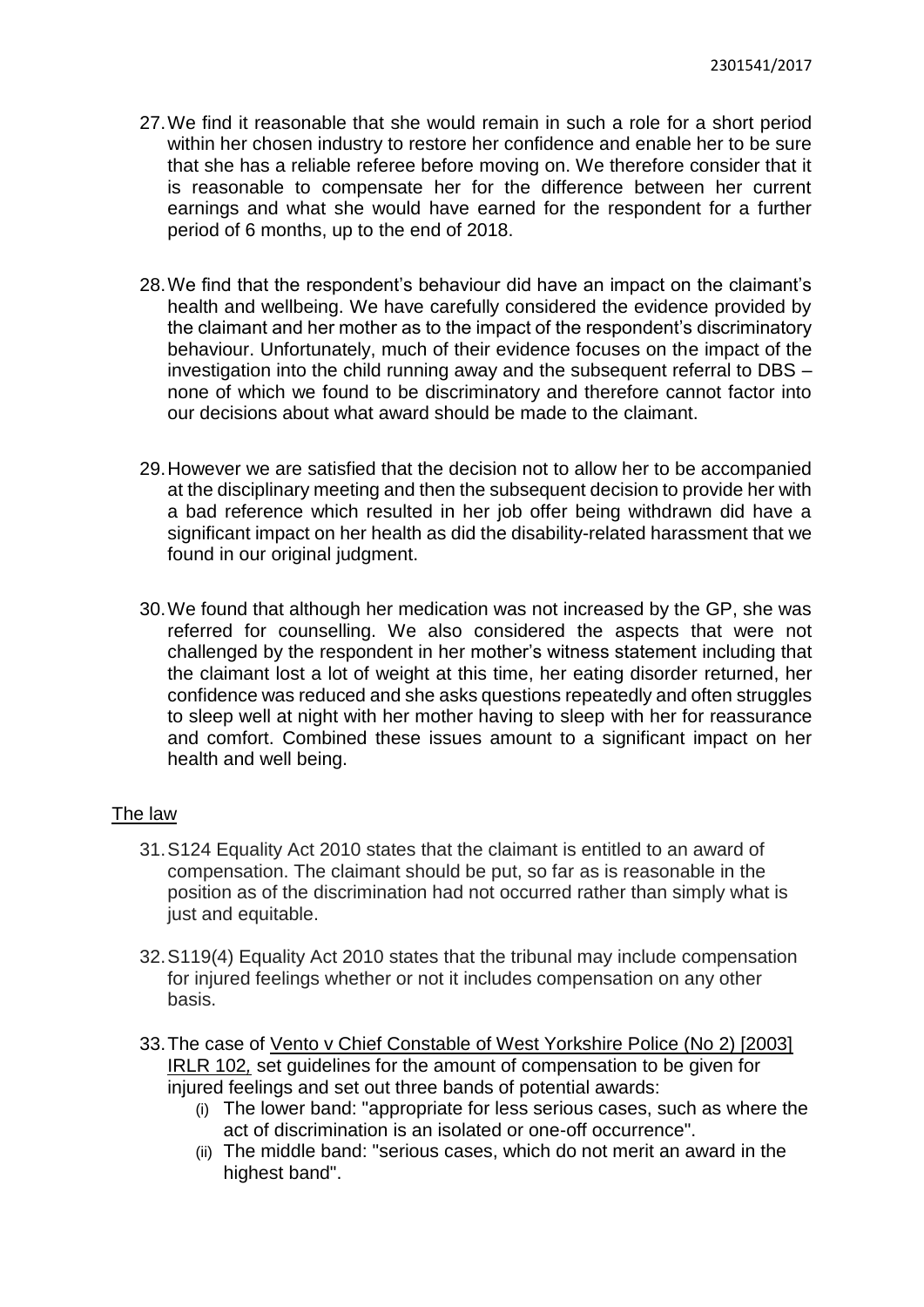(iii) The top band: "the most serious cases, such as where there has been a lengthy campaign of discriminatory harassment on the ground of sex or race". Only in "the most exceptional case" should an award for injury to feelings exceed the top of this band.

The tribunal should focus on the effect the respondent's conduct had on the particular claimant [\(Base Childrenswear Ltd v Otshudi UKEAT/0267/18\)](https://uk.practicallaw.thomsonreuters.com/D-103-9357?originationContext=document&transitionType=PLDocumentLink&contextData=(sc.Default)).

- 34.The Vento guidelines and brackets have since been updated by the Court of Appeal in the cases of Da'Bell v National Society for the Prevention of Cruelty to Children [2010] IRLR and in [Pereira de Souza v Vinci Construction UK Ltd](https://uk.practicallaw.thomsonreuters.com/3-606-7506?originationContext=document&transitionType=DocumentItem&contextData=(sc.Default))  [UKEAT/0328/14.](https://uk.practicallaw.thomsonreuters.com/3-606-7506?originationContext=document&transitionType=DocumentItem&contextData=(sc.Default)) The subsequent Presidential Guidance reflects the updates made by those cases and we have referred to that in reaching our conclusions regarding the level of injury to feelings awarded to the claimant today*.*
- 35.The tribunal has the power to award aggravated damages were a respondent has behaved in a high handed, malicious, insulting or oppressive way" as per Commissioner of Police of the Metropolis v Shaw [UKEAT 01215/11/ZT.] and [Broome v Cassell & Co Ltd \[1972\] AC 1027\)](https://uk.practicallaw.thomsonreuters.com/D-000-6386?originationContext=document&transitionType=PLDocumentLink&contextData=(sc.Default)). When considering whether to make an award for aggravated damages the tribunal ought not to focus on the respondent's conduct and motive but on any aggravating effect on the claimant's injury to feelings [\(Rookes v Barnard \[1964\] AC 1129\)](https://uk.practicallaw.thomsonreuters.com/D-000-2519?originationContext=document&transitionType=PLDocumentLink&contextData=(sc.Default)).
- 36.There must also be a causal link between the aggravating act complained of and the injury or loss suffered by the claimant. The tribunal may order aggravated damages even if the aggravating action is not in itself discriminatory.
- 37.In Zaiwalla & Co and another v Walia [UKEAT/451/00 and UKEAT/827/00,](https://uk.practicallaw.thomsonreuters.com/D-004-5096?originationContext=document&transitionType=PLDocumentLink&contextData=(sc.Default)) the EAT held that there was no reason in law why aggravated damages should not be awarded by reference to conduct in the defence of proceedings in a discrimination claim.
- 38.This was confirmed in [Bungay and another v Saini and others UKEAT/0331/10.](https://uk.practicallaw.thomsonreuters.com/D-000-2273?originationContext=document&transitionType=PLDocumentLink&contextData=(sc.Default)) There, the EAT noted that the nature of the post-dismissal conduct was sufficiently serious as to to attract an award of aggravated damages and that it had been causally connected to the discriminatory behaviour that formed the basis of the tribunal claim.
- 39.In [Sheriff v Klyne Tugs \(Lowestoft\) Ltd \[1999\] IRLR 481,](https://uk.practicallaw.thomsonreuters.com/D-000-2757?originationContext=document&transitionType=PLDocumentLink&contextData=(sc.Default)) the Court of Appeal confirmed that damages for personal injury can be claimed as part of discriminatory compensation.
- 40.We have reminded ourselves that Tribunals must be careful when assessing general damages for personal injury to ensure that the claimant is not awarded the same loss twice, with an award for injury to feelings award and a personal injury award.
- 41.It is normally the case that a tribunal is provided with a medical report addressing causation of the alleged injury though not essential. [Hampshire](http://www.bailii.org/uk/cases/UKEAT/2016/0013_16_1310.html)  [County Council v Wyatt UKEAT/0013/16.](http://www.bailii.org/uk/cases/UKEAT/2016/0013_16_1310.html)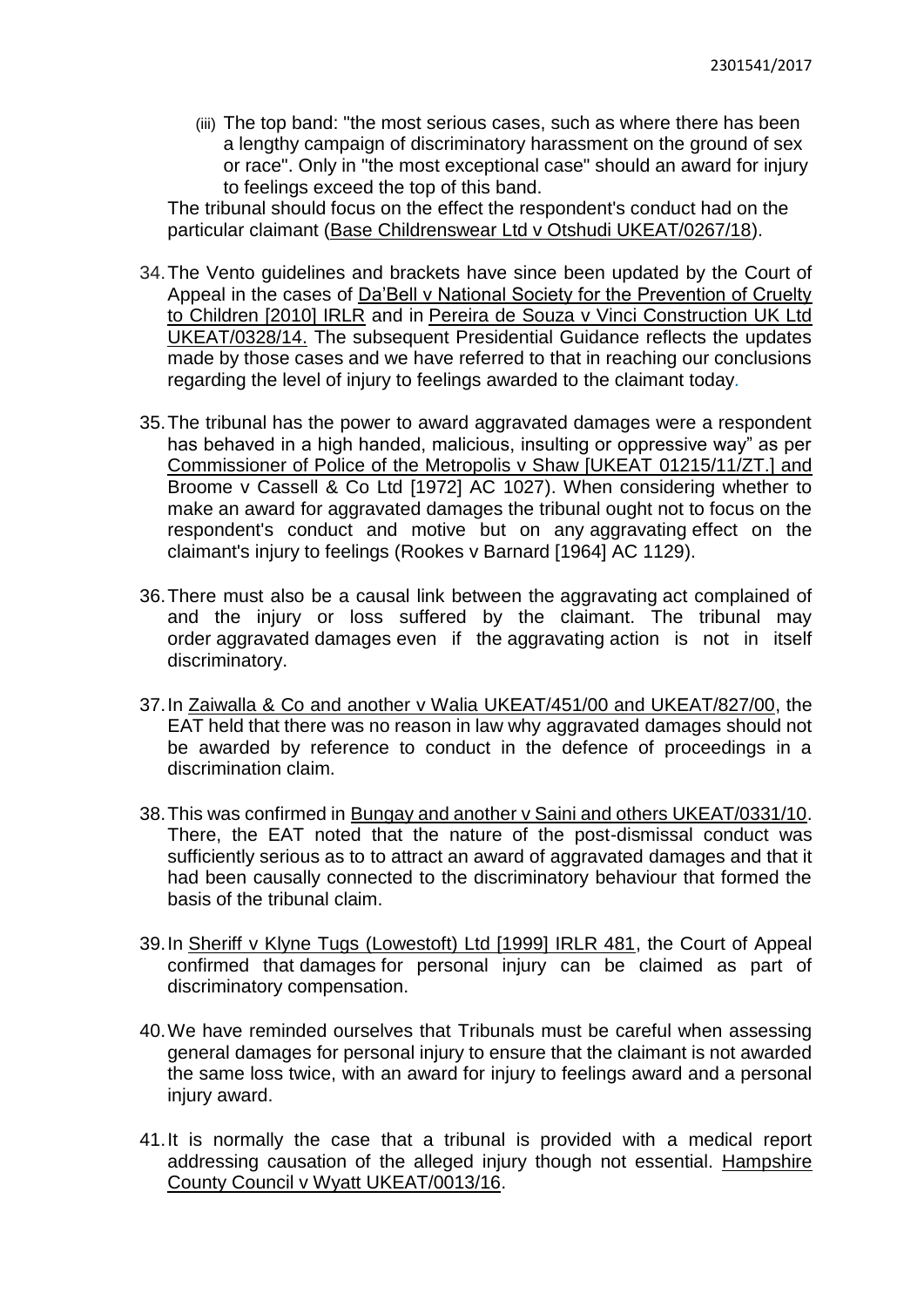- 42.S207A TULRC(A) 1992 provides that an award of compensation can be increased or reduced by up to 25% where the respondent has failed to comply with the ACAS Code.
- *43.*Interest in discrimination awards is set down in the [Employment Tribunals](https://uk.practicallaw.thomsonreuters.com/4-509-0951?originationContext=document&transitionType=PLDocumentLink&contextData=(sc.Default))  (Interest on Awards in Discrimination [Cases\) Regulations 1996 \(SI](https://uk.practicallaw.thomsonreuters.com/4-509-0951?originationContext=document&transitionType=PLDocumentLink&contextData=(sc.Default))  [1996/2803\).](https://uk.practicallaw.thomsonreuters.com/4-509-0951?originationContext=document&transitionType=PLDocumentLink&contextData=(sc.Default)) The tribunal ought to calculate it in accordance with *R*egulation 2(2)*.*
- 44.For injury to feelings awards, interest runs from the date of the discriminatory act to the date of calculation [\(Regulation 6\(1\)\(a\)\)](https://uk.practicallaw.thomsonreuters.com/1-509-2305?originationContext=document&transitionType=PLDocumentLink&contextData=(sc.Default)). For a discriminatory series of acts, interest will generally run from the date of the first act.
- 45.For other awards, including past financial losses, the interest runs from the "mid-point" date to the date of calculation *(*regulation 6(1)(b)*)*. The mid-point is calculated as the date halfway between the discriminatory act and ending on the calculation date.
- *46.*Interest accrues from day to day, and is simple rather than compound [\(Reg 3](https://uk.practicallaw.thomsonreuters.com/9-509-2306?originationContext=document&transitionType=PLDocumentLink&contextData=(sc.Default))*).*
- 47.The tribunal may refuse to award interest, or may apply a different calculation, if it believes that serious injustice would otherwise result.

#### Conclusions and Calculations

- 48.The respondent and the claimant agreed on the claimant's weekly wage for the respondent and both used the same figures in their calculations.
- 49.Given our factual conclusions above as to the claimant's attempts to mitigate her losses and the fact that we find the losses until December 2018 were caused by the respondent's discrimination, we award the claimant her entire loss of earnings for the period from the termination of her employment until 31 December 2018. We do not find it is appropriate to compensate her beyond this date as we do not believe that she has demonstrated that any losses beyond this date are attributable to the respondent. We find that she is choosing to remain in a lower paid role because she enjoys her job not because it would be difficult to obtain alternative, higher paid work in her chosen field of childcare.
- 50.At the hearing respondent's counsel agreed with the claimant's calculations as set out in her Schedule of Loss but did not agree that the respondent had caused them. We have therefore used the claimant's schedule of loss this amounts to £8,112 for loss of earnings to 31 December 2018.
- 51.We also find that it is reasonable to compensate the claimant for the costs she incurred on the dog grooming course which was £509 as we concluded that it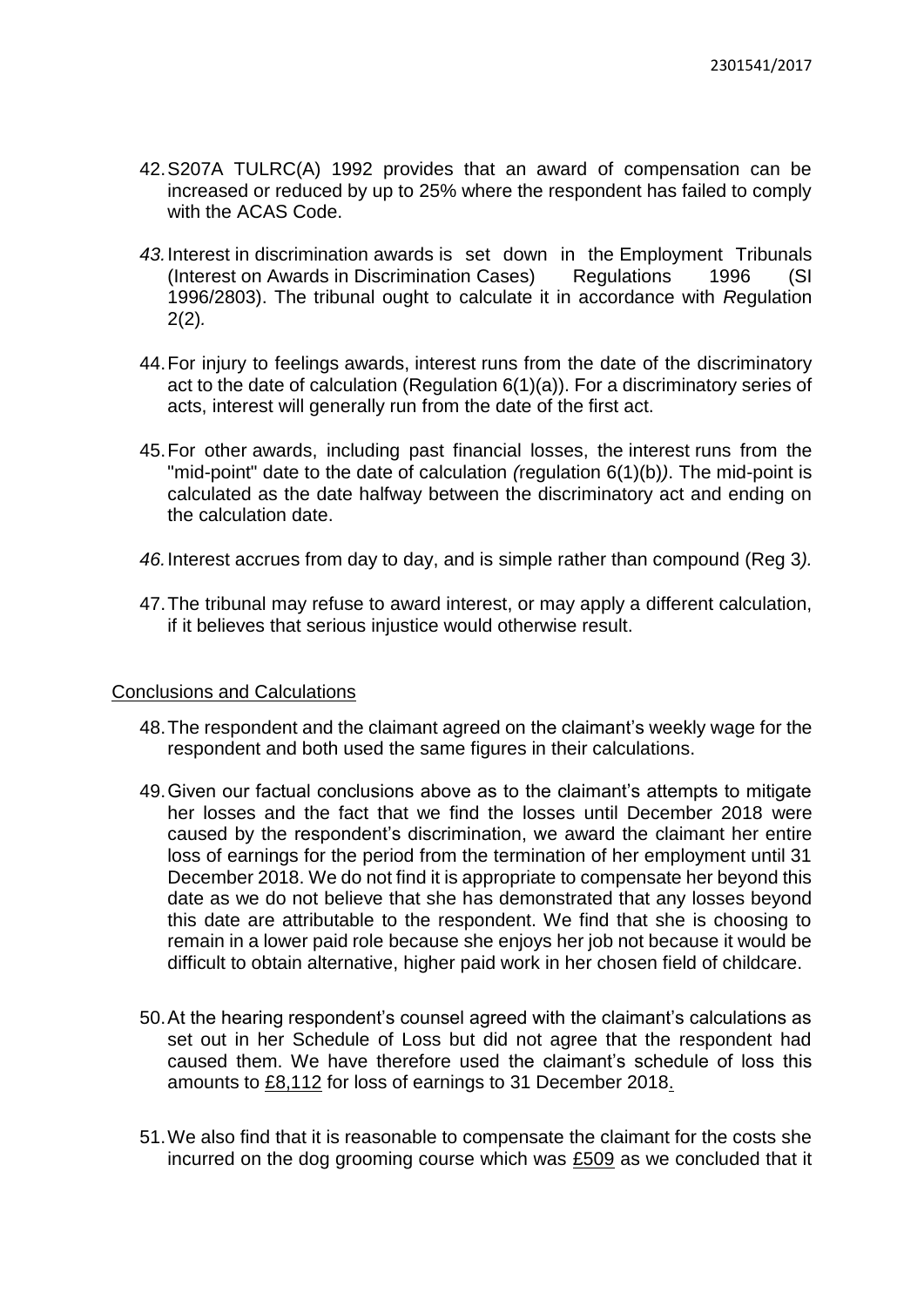was reasonable for her to attempt to explore an alternative career in a situation where she could not find work in her chosen career at that time.

- 52.Both parties agreed that the appropriate bracket for the injury to feelings award was the middle Vento bracket. Taking into account the Presidential Guidance and the increased brackets for the relevant period (2017) this bracket was between £8,400 – £25,200. The claimant submitted that she was entitled to £20,000, the respondent submitted that although they accepted the middle bracket was the correct bracket, it should be towards the lower end of the bracket.
- 53.We conclude that the impact that the discrimination had on the claimant was considerable as per the evidence she and her mother gave to the tribunal. We have been very careful not to attribute the injury she suffered as a result of the DBS referral or the investigation to the respondent given our findings. Nevertheless, we find that the discrimination we have found did have a significant negative impact on the claimant resulting in her confidence being severely affected, her sleeping and eating being affected and the impact overall being serious. However, she did manage to continue working in alternative fields (which she should be applauded for), and her medication was not increased by her GP as a result of the situation. We therefore award the figure of £16,000 in injury to feelings as we consider that this reflects the level of harm caused by the respondent's discriminatory behaviour without attributing to them any injury to feelings caused by the DBS referral.
- 54.We make a further award of £2,000 as aggravated damages. This award reflects the following two issues which have come to light during the course of this litigation which we find to be capable of high handed and/or insulting as set out in Commissioner of Police of the Metropolis v Shaw [UKEAT 01215/11/ZT.].
	- (i) It appears, from the evidence we have been provided with, that the respondent has not removed the written warning from the claimant's record and continued to put it on the referral to the DBS despite writing to the claimant and stating that it was being removed from her record. It is not clear, because of this, whether it has been or is still being referred to if references are sought about the claimant. It certainly shows that the respondent has not done what it said it would do which casts significant doubt on what they are doing now and what they have told the tribunal about the references provided (or not) since the claimant's resignation. Whilst the inclusion of the written warning on the DBS referral occurred before the tribunal had found that the respondent had discriminated against the claimant, it nonetheless occurred after they realised that they had not followed their own internal procedures in giving the claimant a written warning in the first place and had written to the claimant saying that it had been removed. We believe that this demonstrates them being high-handed and shows that they did not take the claimant's concerns about the written warning seriously and that they failed to correct action which we have subsequently found to be discriminatory and is directly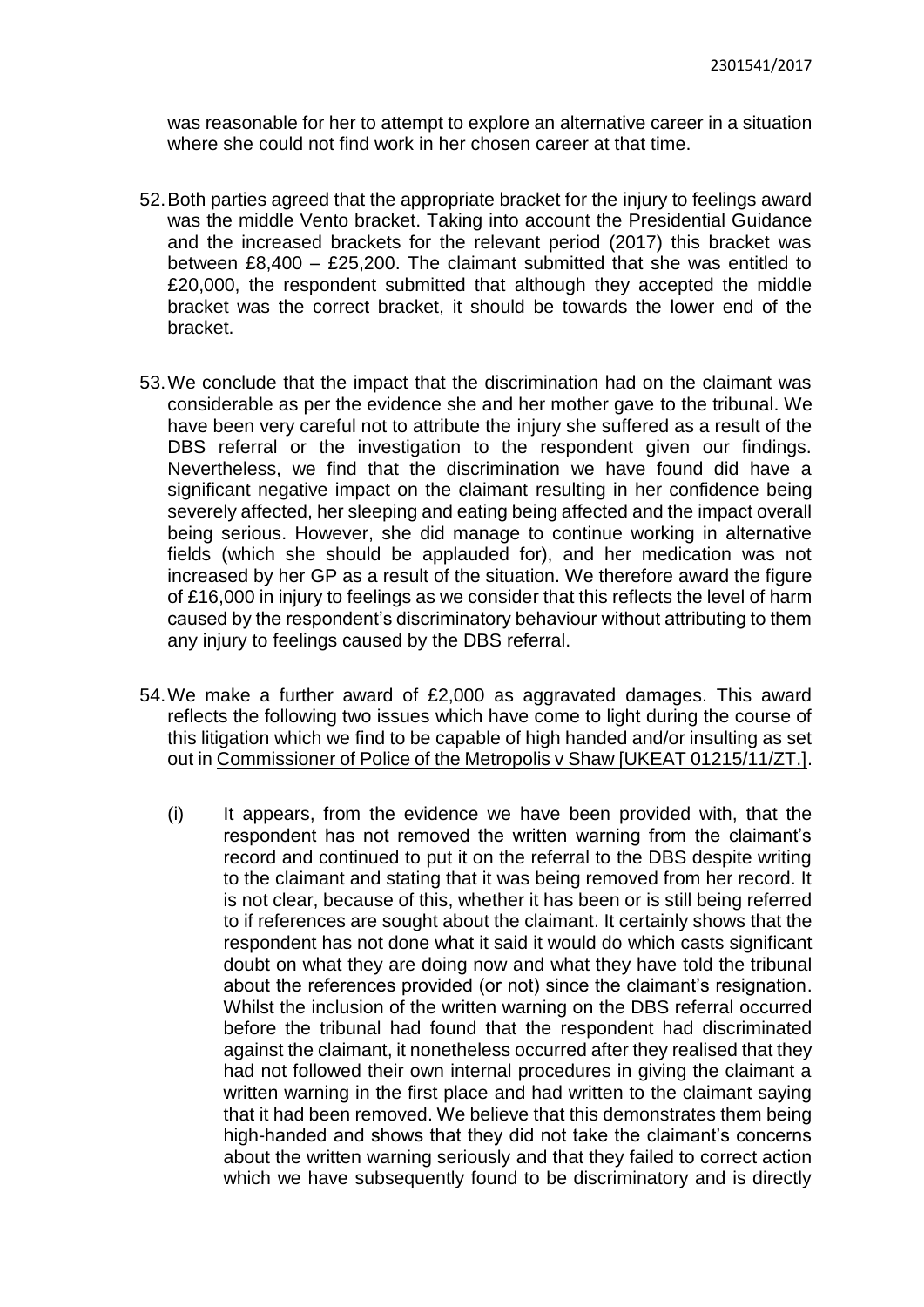linked to the claimant's original claim regarding a failure to make reasonable adjustments.

- (ii) The failure to disclose the document from the claimant's personnel file (that was the basis for the claimant's review application in March 2019) was a significant issue in respect of the very important question around whether the respondent knew about the claimant's disability. In our Review Judgment we did not find that the failure to disclose the document was deliberate. However we did find that two of the respondent's witnesses' evidence to the tribunal about their knowledge regarding the claimant's health had been at best misleading by omission once we knew about the existence of this document. Their insistence before the tribunal, despite the existence of this document, that they did not know about the claimant's health was upsetting to the claimant who maintained throughout that she had told Ms Worsfold about her conditions does appear to be high handed of the type that can justify aggravated damages.
	- 55.We are careful however not to duplicate the claimant's award for injury to feelings and are aware that this is not a punitive award. We find that this behaviour by the respondent in continuing to assert that they knew nothing about the claimant's health despite evidence directly to the contrary and continued to refer to a written warning that they knew was incorrectly on her record, have no doubt exacerbated the injury to the claimant's health particularly given her existing conditions of anxiety and OCD. There is a causal link between these issues and her injury to feelings.

#### Personal Injury

- 56.We have not awarded the claimant any damages in respect of a personal injury claim. We conclude that the claimant has not provided evidence that her injury goes beyond that which we have awarded for her injury to feelings award above. We consider that the claimant was obliged to something additional to the injury already compensated for above to warrant a further award for personal injury. However the claimant provided no medical evidence about any such injury. The only evidence provided was by her and her mother and her GP note around the time of her resignation . Whilst this is compelling in respect of the injury to feelings award, personal injury claims do normally require additional evidence and preferably medical evidence to deal with exactly what injury has been suffered and the causation of that injury.
- 57.In a complicated situation such as this, where the claimant has existing conditions and medical needs, and has ascribed her deterioration in health to several factors (including ones that we have found to be non-discriminatory behaviour by the respondent), we are not in a position to be able to assess and award separate, additional damages under this separate and additional head of claim. We consider that the award made for injury to feelings and aggravated damages adequately compensates the claimant for the impact that the discrimination had on her as evidenced before us at the remedy hearing.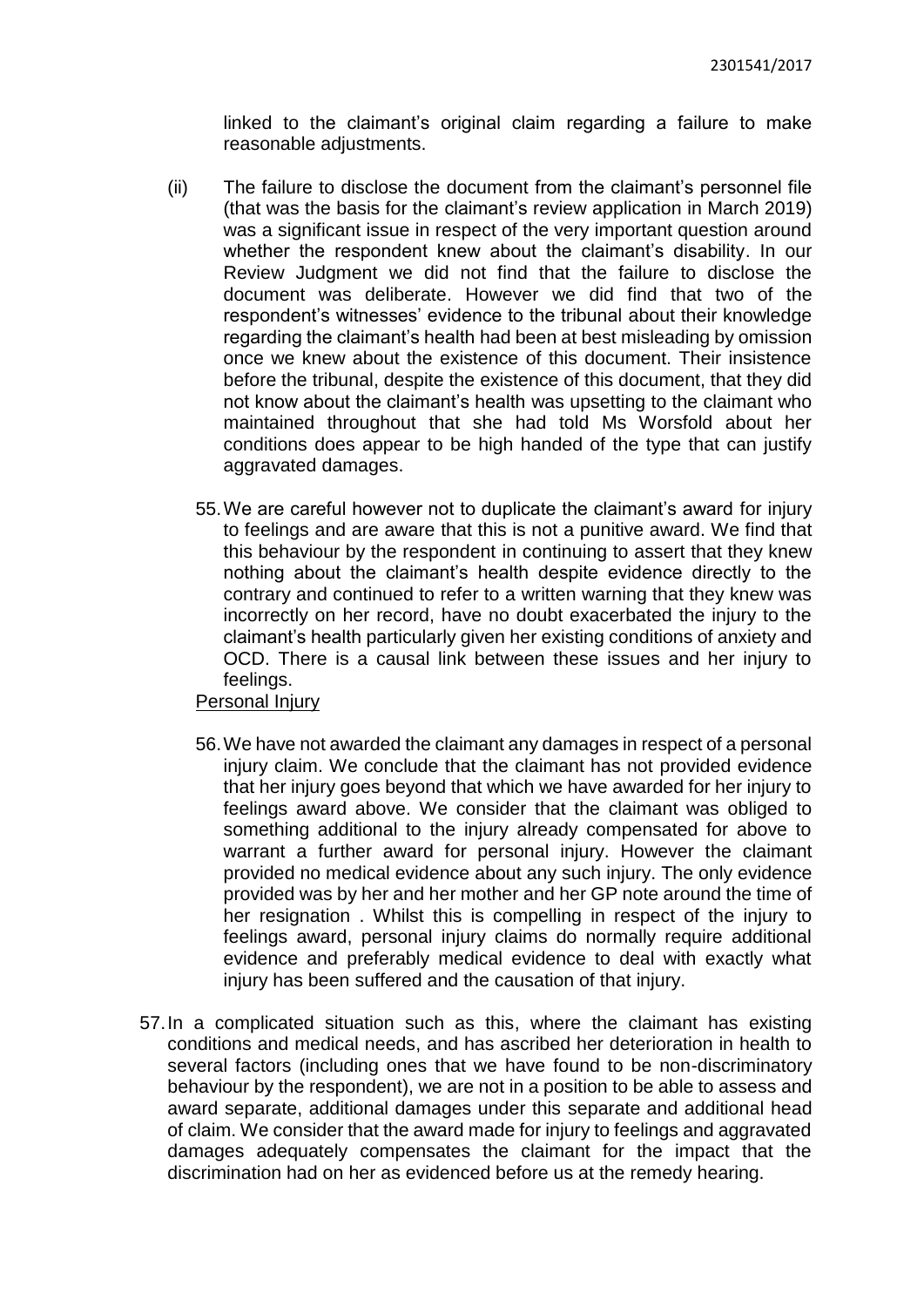- 58.Even if we are wrong in that conclusion we note that the claimant had not until today, sought to advance a claim for personal injury. At all previous hearings the claimant had not mentioned or evidenced personal injury as an additional head of claim. Therefore to bring such a claim the claimant is in effect applying to amend her claim at this late stage.
- 59.No application to amend was sought by the claimant's representative. We have born in mind that the claimant is represented by her father, a lay representative, and he explained that they had included this head of damage after receiving expert advice from a barrister on their schedule of loss. We have therefore treated the late inclusion of this head of damage as an application to amend.
- 60.However the amendment was not applied for until the hearing today over 2.5 years after the claim was first presented and a year after the first remedy hearing was listed (it subsequently became a review hearing). In considering an application to amend we must consider whether it is in the interests of justice to allow it and weigh the relevant prejudices to the parties. We believe that to allow such an amendment at this late stage is prejudicial to the respondent who was not in a position to be able to defend this claim at this late stage beyond addressing the Dr Coulton's submissions as they were given. They were not, for example, in a position to request or provide any medical evidence to counter any evidence provided by the claimant and her mother in respect of any injuries suffered.
- 61.In the event, as per our conclusions in paragraphs 46 and 47 above, insufficient evidence was provided in any event to allow us to make such a determination. However that does not change the fact that the respondent was not in a position to properly defend any such claim because of the lateness of its inclusion by the claimant. For those reasons we refuse what we have deemed to be an application to amend the claimant's claim to include a claim for personal injury.

#### ACAS Uplift

- 62.We found that the respondent failed to follow the ACAS process in respect of two meetings which ultimately led to the claimant resigning. This failure occurred despite the respondent having in place procedures which did comply with the ACAS process that they chose not to follow. The failure was complete in that the claimant was not written to to be invited to the meeting, she was not told of the purpose of the meeting, she was not entitled to be accompanied at the meeting and she was not given the right to appeal. She did appeal and they repeated the same pattern for the appeal hearing. We therefore consider that the uplift should be the maximum of 25%.
- 63.We have uplifted both parts of the award separately because the interest awarded on these figures must be dealt with separately.

The uplift to the injury to feelings and aggravated damages = £18000 +25% = £22,500.

The uplift to the loss of earnings =  $£8.621 + 25\% = £10.776.25$ .